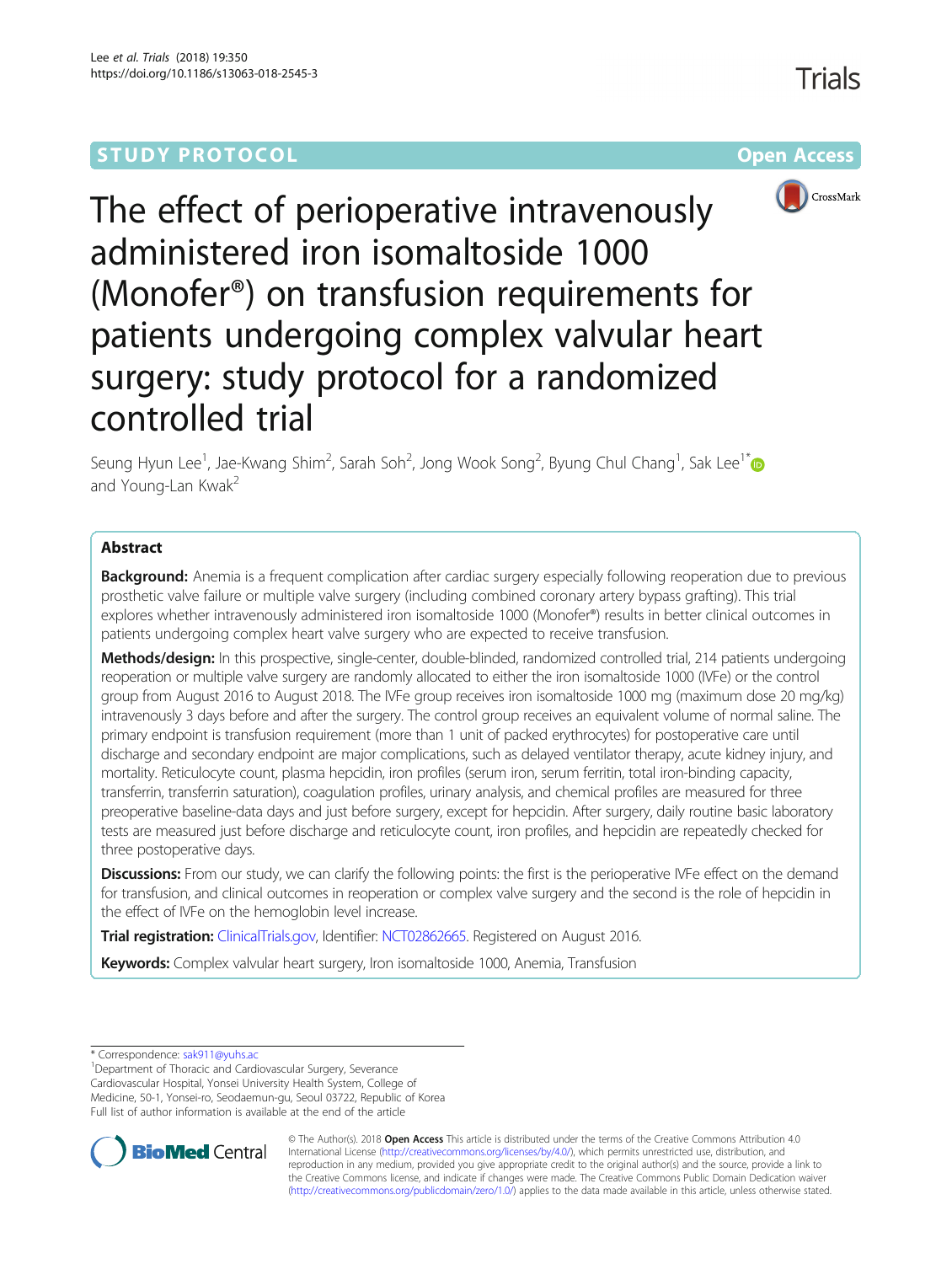## Background

Anemia is a common postoperative disorder in cardiac surgery patients after cardiopulmonary bypass (CPB) [\[1,](#page-5-0) [2](#page-5-0)]. Allogeneic blood transfusions (ABT) with red blood cells, which should be avoided whenever possible, is associated with complications [[3\]](#page-5-0) because ABT carries increased risks for transmission of infectious diseases and has been clearly demonstrated to be associated with adverse outcomes related to postoperative acute kidney injury (AKI), neurological complications, atrial fibrillation (AF), acute lung injury, and increased mortality [\[4](#page-5-0)–[6](#page-5-0)]. So, many strategies have been developed to minimize the need for ABT, but transfusion requirements still remain high [\[3\]](#page-5-0).

In patients with cardiovascular disease, iron deficiency is common either due to depletion of whole-body iron stores (absolute iron deficiency) or because of restricted availability of iron for erythrogenesis (functional iron deficiency). Thus, iron therapy is commonly used to reinforce the iron reserve to prevent anemia after bleeding; however, the effect of iron replacement after cardiovascular surgery is not clear. Iron plays an essential role in erythropoiesis and hemoglobin (Hb) synthesis [\[7\]](#page-5-0). The route of iron administration and the type of iron preparation vary widely. The effectiveness of iron supplement administration per os is often limited by its gastrointestinal side effects (10–40%) and low absorption rate (10–15%) [\[8,](#page-5-0) [9](#page-5-0)]. Therefore, some authors have suggested a role for intravenously administered (IV) iron in correcting anemia after orthopedic and oncological surgery, and in renal and obstetric patients [\[10](#page-5-0), [11](#page-5-0)], but this route still remains controversial in cardiac surgery. In addition, the iron-regulatory protein, hepcidin, is responsible for controlling dietary iron absorption and body iron distribution [\[12](#page-5-0)]. Hepcidin acts by binding to the iron transport protein ferroportin, blocking iron absorption from the intestine and iron release from macrophages, leading to reduced iron delivery to erythroid precursors [\[13](#page-5-0)]. This hepcidin's role under IV iron replacement also remains unclear in patients undergoing cardiovascular surgery.

Therefore, in this study, we tried to investigate the effect of the perioperative administration of IV iron isomaltoside 1000 (Monofer®; Pharmacosmos, Holbaek, Denmark) in patients undergoing re-do or a complicated valve replacement such as coronary bypass grafting (CABG) combined, or cases of multiple valve replacement and arrhythmia surgery combined. We also tried to assess the role of hepcidin as a biomarker, as well as any association of hematological parameters with outcome.

#### Methods/design

## Study design

This prospective, double-blind, placebo-controlled, randomized, comparative, single-center trial was planned in Severance Cardiovascular Hospital, Seoul, Korea from August 2016 to August 2018 in patients undergoing re-do

(re-do, second re-do, etc.) – or complicated valve replacement (double valve – aortic, mitral, with or without tricuspid surgery, CABG combined, arrhythmia surgery combined) cases. The trial protocol and related documents were approved by the competent authorities and Institutional Review Board (IRB) of the University of Yonsei (approval number: 4-2016-0502). The trial was conducted in accordance with Good Clinical Practice and the Declaration of Helsinki. Informed consent was obtained in writing prior to any trial-related activities. This trial was registered at ClinicalTrials [\(ClinicalTrials.gov,](http://clinicaltrials.gov) Identifier: NCT02862665) in August, 2016.

Patients will be randomly allocated to either the IV iron isomaltoside 1000 (IVFe) or the control (normal saline) group in a 1:1 ratio by means of computer-generated random numbers. IVFe administration is scheduled at 3 days before and after surgery. The patients will be checked by laboratory testing five times perioperatively at: (1) the preoperative baseline visit: reticulocyte count, Hb, plasma hepcidin, iron profiles (serum iron, serum ferritin, total iron-binding capacity, transferrin, transferrin saturation), coagulation profiles (PT, PTT), routine urinary analysis, and chemical profiles (aspartate aminotransferase (AST)/ alanine aminotransaminase (ALT), serum creatinine, electrolytes, C-reactive protein (CRP), creatine kinase (CK), estimated glomerular filtration rate (GFR)), (2) start of therapy (first injection of IVFe 3 days before surgery): repeat laboratory test except for plasma hepcidin, (3) postoperative day 3 (just before the second injection of IVFe): repeat laboratory test except for urinary analysis, (4) postoperative day 10 or discharge day: repeat laboratory test except for plasma hepcidin and urinary analysis, and (5) postoperative week 4: repeat laboratory test except for plasma hepcidin and urinary analysis (Table [1\)](#page-2-0).

Cr creatinine, Hb hemoglobin, HCt hematocrit, INR International Normalized Ratio, OPD outpatient department, OT, POD postoperative day, PT prothrombin time, PTT partial thromboplastin time, TIBC total ironbinding capacity, U/A RBC Urinary analysis red blood cells.

The IVFe group received iron isomaltoside 1000 as a single-dose infusion of 1000 mg over 30 min with a maximum single dose of 20 mg/kg. The placebo group received saline (0.9% Sodium Chloride Injection; JW Pharmaceutical, Seoul, Korea) as a single-dose infusion of 100 ml over 30 min.

## Participants and eligibility criteria

Basically, all patients aged 19 years of age or older undergoing re-do (re-do, second re-do, etc.) – or a complicated valve replacement (double valve – aortic, mitral, with or without tricuspid surgery, CABG combined, arrhythmia surgery combined cases) are included. Eligibility will be determined by two cardiac surgeons and two cardiac anesthesiologists on the basis of the preoperative evaluation results.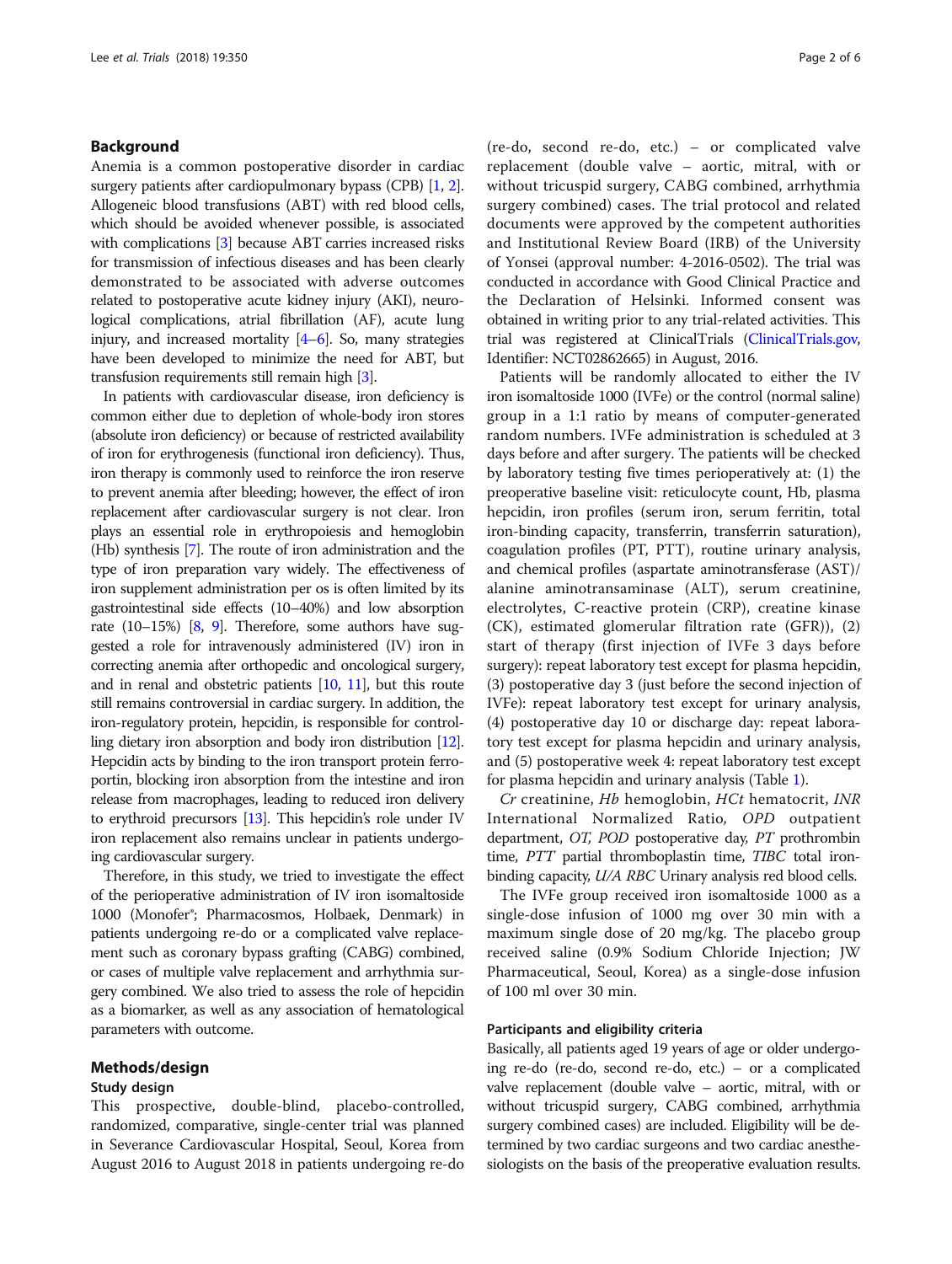|                           | Lowest<br>Hb/HCt count | reticulocyte | Highest PT<br>(sec/INR) | Highest<br>PTT | Highest<br>GOT/GPT | Highest<br>Cr | U/A<br>$RBC(\pm)$ | Serum<br>iron | Transferrin<br>sat $(\%)$ | Ferritin<br>(nq/ml) | TIBC <sup>a</sup> | Hepcidin |
|---------------------------|------------------------|--------------|-------------------------|----------------|--------------------|---------------|-------------------|---------------|---------------------------|---------------------|-------------------|----------|
| Before surgery 2-3 days / |                        |              |                         |                |                    |               | $(\pm)$           |               |                           |                     |                   |          |
| Just before surgery       |                        |              |                         |                |                    |               | $(\pm)$           |               |                           |                     |                   |          |
| POD <sub>0</sub>          |                        |              |                         |                |                    |               | $(\pm)$           |               |                           |                     |                   |          |
| POD <sub>1</sub>          |                        |              |                         |                |                    |               | $(\pm)$           |               |                           |                     |                   |          |
| POD <sub>2</sub>          |                        |              |                         |                |                    |               |                   |               |                           |                     |                   |          |
| POD <sub>3</sub>          |                        |              |                         |                |                    |               |                   |               |                           |                     |                   |          |
| POD4                      |                        |              |                         |                |                    |               |                   |               |                           |                     |                   |          |
| POD <sub>5</sub>          |                        |              |                         |                |                    |               |                   |               |                           |                     |                   |          |
| POD <sub>6</sub>          |                        |              |                         |                |                    |               |                   |               |                           |                     |                   |          |
| POD7                      |                        |              |                         |                |                    |               |                   |               |                           |                     |                   |          |
| POD10 or discharge day /  |                        |              |                         |                |                    |               |                   |               |                           |                     |                   |          |
| Follow-up OPD (20)        |                        |              |                         |                |                    |               |                   |               |                           |                     |                   |          |

<span id="page-2-0"></span>Table 1 Perioperative laboratory data sheet

U/A RBC Urinary analysis red blood cells, GOT Glutamic Oxalacetate Transaminase, GPT Glutamic Pyruvate Transaminase

After completing the screening, participants will be guided through the informed consent process and written informed consent will be obtained from all participants before the initiation of any preoperative iron treatment. After consent forms are signed, participants will be randomly allocated to one of the two groups in a 1:1 ratio (Fig. 1).

## Exclusion criteria

Exclusion criteria are as followings: (1) patients who have critical anemia that cannot be corrected by only iron replacement therapy (Hb  $\lt 9$  g/dl for women and Hb < 10 g/dl for men) such as aplastic anemia, (2) patients who have end-stage renal disease (ESRD) treated with erythropoietin or any concomitant medication for erythropoiesis, (3) patients with previous paravalvular leakage, because any ensuing hemolytic anemia cannot be corrected by iron replacement, (4) patients with a hyperallergic reaction to iron agents, and aplastic anemia, and (5) patients who have been treated in intensive care unit for severe cardiac dysfunction.

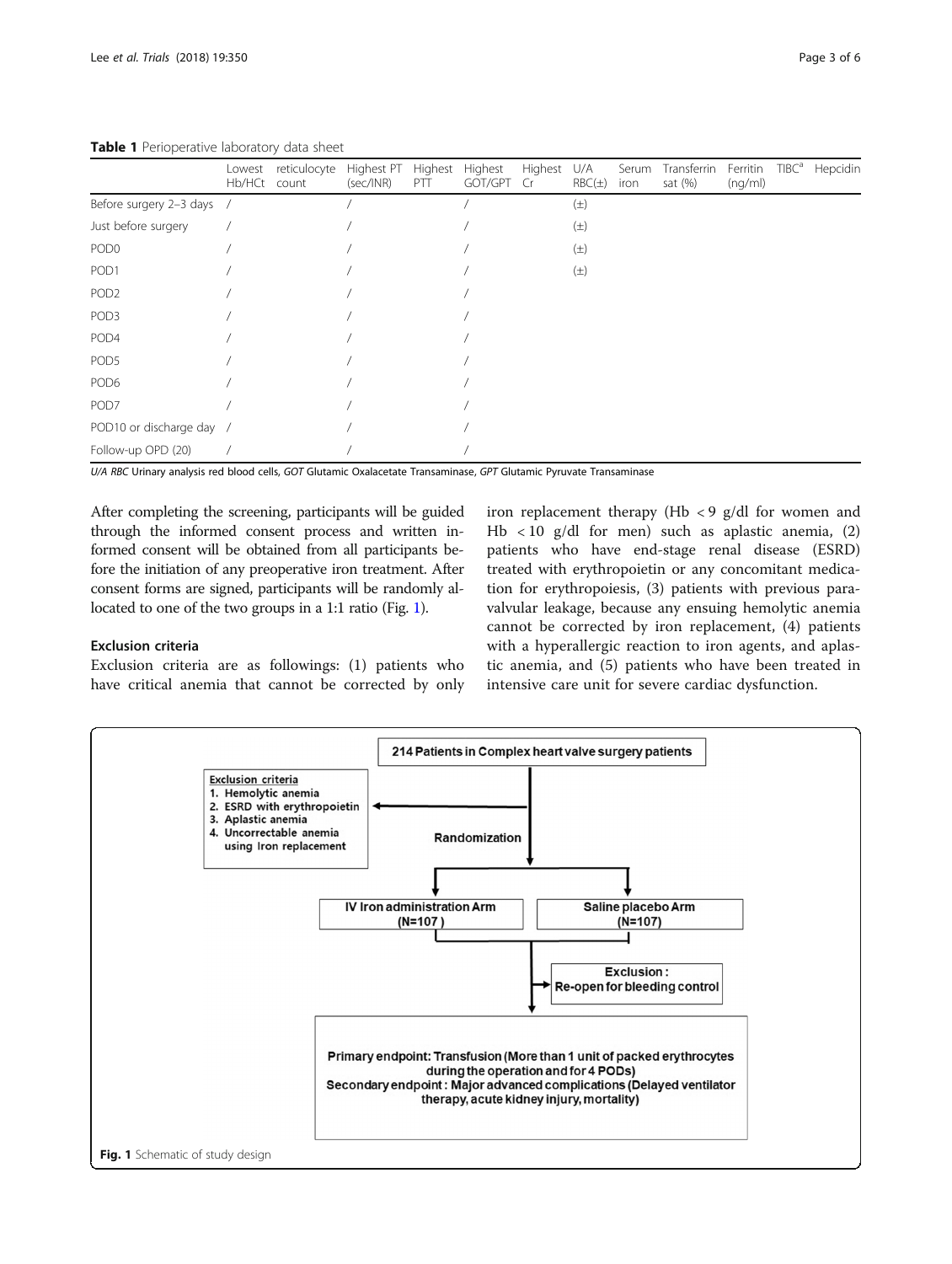## Randomization

Patients are randomly allocated to either the IV iron isomaltoside 1000 (IVFe) or the control (normal saline) group in a 1:1 ratio by means of computer-generated random numbers. Random numbers will be generated by an independent statistics professional using SPSS version 19.0 for Windows (release 19.0 K; SPSS Inc. Armonk, NY, USA). Sealed assignment envelopes will be used for allocation concealment.

## Withdrawal and dropout

All participants will have the right to withdraw from the study at any time. Participation will be terminated if the individual wants to stop and withdraws consent. The trial will be stopped if the investigator believes that there are unacceptable risks to participants. If any patients show typical complications of IVFe, such as nausea, vomiting, hypotension, gastric discomfort, urticaria, and acute renal failure, participation will be terminated immediately. The patients who have Hb concentrations higher than 8 mg/dl postoperatively, yet require transfusion due to symptoms of acute anemia, such as shortness of breath, change in respiratory rate and pulse rate, mental function deterioration, and myocardial ischemia, are excluded from the study. Patients with postoperative paravalvular leakage should be removed to avoid confusion with the possibly similar effects on red blood cells as hemolytic anemia. Postoperative gastrointestinal bleeding is excluded. We also excluded patients who underwent re-exploration for postoperative bleeding (postoperative bleeding is defined as total drainage volume  $< 1000 \text{ cm}^3$  during the 4 h after arrival in the intensive care unit (ICU)).

#### Intervention

IVFe administration is scheduled twice, at 3 days before and after surgery, regardless of Hb level. The IVFe group receives iron isomaltoside 1000 as a single-dose infusion of 1000 mg over 30 min with a maximum single dose of 20 mg/kg. The placebo group receives saline (0.9% Sodium Chloride Injection; JW Pharmaceutical, Seoul, Korea) as a single-dose infusion of 100 ml over 30 min.

## Study objective and outcomes (primary and secondary outcomes)

The primary objective of the trial is to demonstrate that IVFe is superior compared to placebo in leading to less decrease in the Hb level and reducing the need of transfusion in patients undergoing complex cardiac surgery, which is a highly possible scenario for receiving a transfusion. The secondary objectives are to compare the effects of IVFe on the clinical (or surgical) outcomes (e.g., renal failure, respiratory failure, etc.) from reducing the need for blood transfusion and the stability of iron-related parameters. The final objective is to assess the role of the iron-regulatory protein, hepcidin, as a biomarker, as well as any association of hematological parameters with outcome. Thus, we decided the endpoints as followings: the primary endpoint is the comparison of perioperative transfusion requirements in terms of overall incidence and mean amounts of units of packed erythrocytes transfused per patient during and after the operation until discharge, and the secondary endpoint is the occurrence of postoperative major advanced complications (delayed ventilator therapy, AKI and all-cause mortality). A Hb concentration of less than 7 mg/dl during CPB, and less than 8 mg/dl after CPB and postoperatively, were used as transfusion thresholds. Intraoperatively, we measured the Hb concentration post induction and every 30 min during CPB, then at 10 min post CPB and post sternal closure, and postoperatively at the time of, and 8 h after, arrival at the ICU. After the day of surgery, we measured the Hb concentration in the morning if there was no excessive bleeding (over 1000 cm<sup>3</sup>) or symptoms of anemia. Any patients who have Hb concentrations higher than 8 mg/dl postoperatively, yet required transfusion due to symptoms of acute anemia, such as shortness of breath, change in respiratory rate and pulse rate, mental function deterioration, and myocardial ischemia, were excluded from the study. We also excluded patients who had undergone re-exploration for postoperative bleeding (postoperative bleeding was defined by total drainage volume  $(< 1000 \text{ cm}^3)$  during the 4 h after arrival in ICU).

Postoperative variables included the amount of bleeding measured by chest-tube drainage after surgery, fluid input, urine output, and overall amount of ABT. Hb concentrations, PT, AST/ALT, and creatinine (Cr) levels were measured preoperatively, post anesthetic induction, and postoperative day (POD) 0 (day of the surgery after arrival in the ICU), 1, 2, 3, 4, and 7. Reticulocyte count and iron profiles were measured preoperatively and post anesthetic induction and at POD 3, and POD 10, and the changes in reticulocyte count from the baseline values were calculated. Postoperative variables also included the incidence of perioperative transfusion volume, the incidence of AKI within 48 h after surgery, new-onset AF after surgery, duration of ventilator care, ICU stay and hospital stay, and inhospital mortality. Multiple ABT is defined as more than 1 unit of packed erythrocytes during the operation and until discharge. AKI is defined as elevation of serum Cr of  $\geq$  0.3 mg/dl or 50–200% from baseline using the modified Risk, Injury, Failure, Loss, and ESRD classification [[14](#page-5-0)]. Surgical mortality is defined as all deaths that occur during the hospital stay or after hospital discharge but within 30 days postoperatively.

## Data collection

We will collect the clinical data from the laboratory results of all enrolled patients during admission and at outpatient clinic follow-up.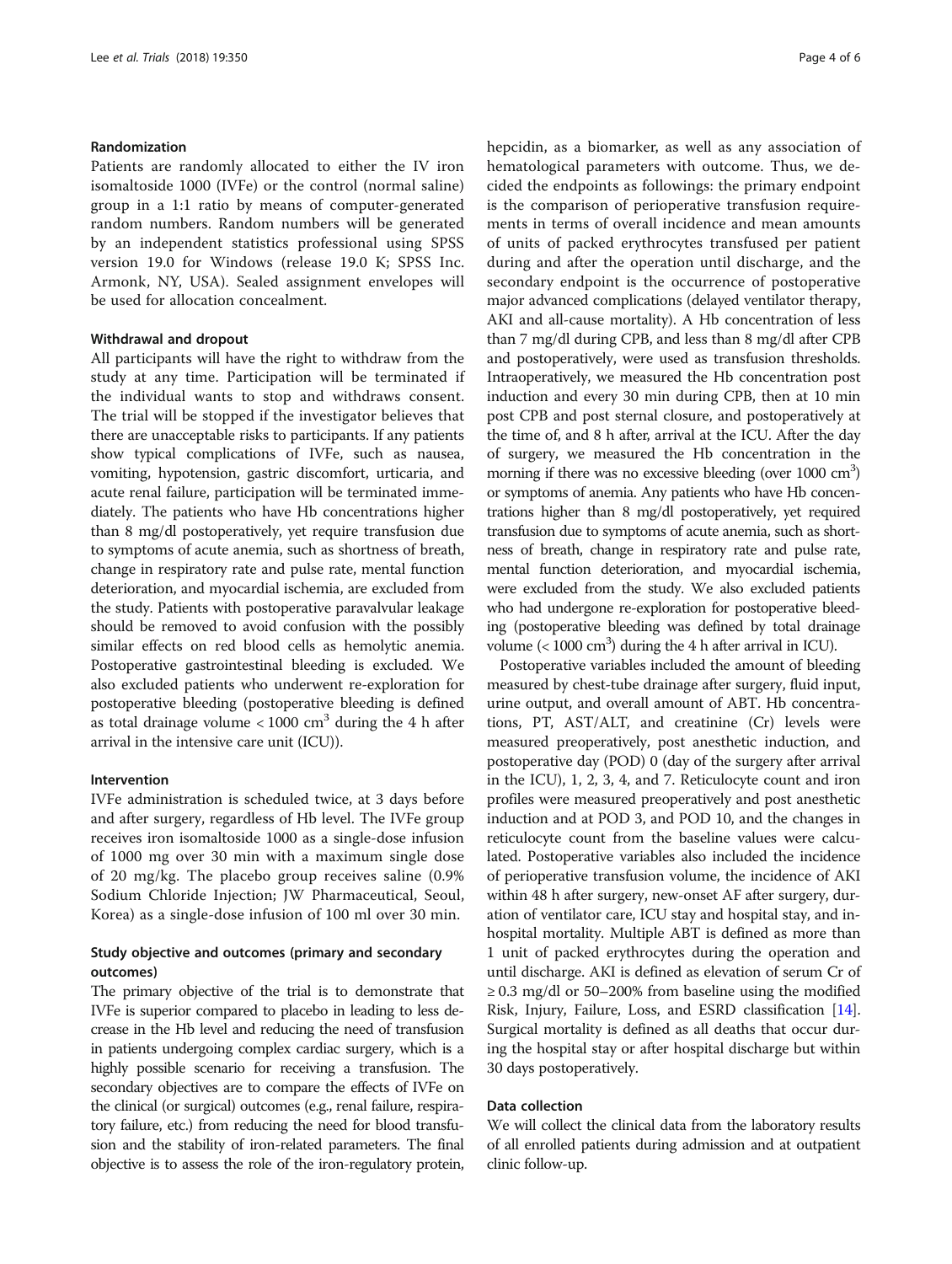#### Sample size

Sample size estimation is based on the null and alternative hypotheses. In our study, the null hypothesis is that "IVFe has no significantly different effect on Hb level and transfusion need after complex cardiac surgery" and we want to prove that the null hypothesis is wrong for replacing the alternative hypothesis by the two-sided test method. Previous reports [\[15,](#page-5-0) [16](#page-5-0)] suggested a 35% reduction in transfusion rate using IVFe but we set a higher transfusion rate (40%) considering the complexity and severity of cardiac surgery. The sample size calculation was based on superiority analysis under the hypothesis that all data was normally distributed data. We set the significance level at 0.05, the power at 80%, and the effect size was 0.5. A two-sided test was used and consequentially 97 patients were need for each group; however, we set each group as 107 considering a 10% dropout rate (total 214).

#### Statistical methods

Continuous variables were shown as means ± standard deviation (SD) and dichotomous variables are shown as numbers (percentages). Between-group comparisons of continuous variables were performed using the independent Student t test. Dichotomous variables were compared using the chi-square or Fisher's exact tests, as appropriate. P values < 0.05 will be considered statistically significant.

#### **Discussion**

ABT is a recognized risk factor for morbidity and mortality after cardiac surgery [\[6](#page-5-0), [17\]](#page-5-0). Despite efforts to reduce ABT, it remains common in cardiac surgery. Several studies have been published about the effect of erythropoietic agents such as Recombinant Human Erythropoietin (rHuEPO) [[18](#page-5-0)–[20](#page-5-0)] and IV iron isomalto-side 1000 (Monofer<sup>®</sup>) [\[21,](#page-5-0) [22](#page-5-0)]. For rHuEPO, the theoretical basis for selecting the timing of rHuEPO administration was based on the assumption that a preemptive single dose of rHuEPO may mitigate the inflammatory response-induced blunting of erythropoiesis; however, this hypothesis remains speculative unless we also evaluate the representative inflammatory markers. Also, the potential risk of rHuEPO has always been considered a considerable burden including the possible complications of rHuEPO which include hypertension, headache, tachycardia, nausea, vomiting, hypercalcemia, diarrhea, and thromboembolic complications. Recently, therefore, direct IV iron replacement agents have received attention as alternatives to rHuEPO therapy for reducing transfusion need. In various surgical fields, the effect of IV iron replacement therapy on clinical outcomes by reducing ABT have been analyzed and they showed favorable results compared with simple iron-replacement therapy per os. In the study by Muñoz et al., ABT, postoperative nosocomial infection, 30-day mortality, and length of hospital stay (LHS) from 2547 patients undergoing elective lower-limb arthroplasty (*n* = 1186) or hip fracture repair (*n* = 1361) were compared between patients who received either very-short-term perioperative IV iron (200–600 mg;  $n = 1538$ ), with or without rHuEPO (40,000 IU), or standard treatment ( $n = 1009$ ). They suggested that very-short-term perioperative administration of IV iron, with or without rHuEPO, in major lower-limb orthopedic procedures are associated with reduced ABT rates and LHS, without increasing postoperative morbidity or mortality [[16\]](#page-5-0).

Froessler et al. also analyzed whether perioperative IV iron reduced the need for ABT in abdominal surgery patients. Seventy-two patients with iron-deficiency anemia were assigned to the study which suggested that the administration of perioperative IV iron reduces the need for ABT, and is associated with a shorter LHS, enhanced restoration of iron stores, and a higher mean Hb concentration 4 weeks after surgery [\[15\]](#page-5-0).

Focusing on the cardiac surgery itself, Johansson et al. explored whether IV iron isomaltoside 1000 (Monofer®) results in a better regeneration of Hb levels and prevented anemia compared to placebo in preoperative non-anemic patients undergoing cardiac surgery. They showed that a single, perioperative 1000-mg dose of IV iron isomaltoside 1000 significantly increased the Hb level and prevented anemia 4 weeks after surgery, with a short-term safety profile similar to placebo [[21](#page-5-0)]. However, this trial was an exploratory trial with only a small sample size of 60 patients and relatively simple cardiac surgery such as CABG. So, the actual risk of bleeding is too low to perform transfusion compared with our protocol. Our protocol includes patients undergoing complicated valve surgery, such as re-operation from previous valve failure, combined with CABG, arrhythmia surgery, etc.; therefore, it is more easily reproducible to compare ABT rate between groups in the "real" surgical world. Also, our protocol contains an analysis of hepcidin effect in which it is unclear how hepcidin affects the IVFe as it works to increase the Hb and improve clinical outcomes.

#### Study status

This study is an ongoing trial and patient recruitment remains incomplete at the time of submission (Additional file 1).

## Additional file

[Additional file 1:](https://doi.org/10.1186/s13063-018-2545-3) SPIRIT checklist. (DOCX 60 kb)

#### Abbreviations

ABT: Allogeneic blood transfusions; AF: Atrial fibrillation; AKI: Acute kidney injury; CABG: Coronary bypass grafting; CPB: Cardiopulmonary bypass; Cr: creatinine; ESRD: End-stage renal disease; Hb: Hemoglobin;